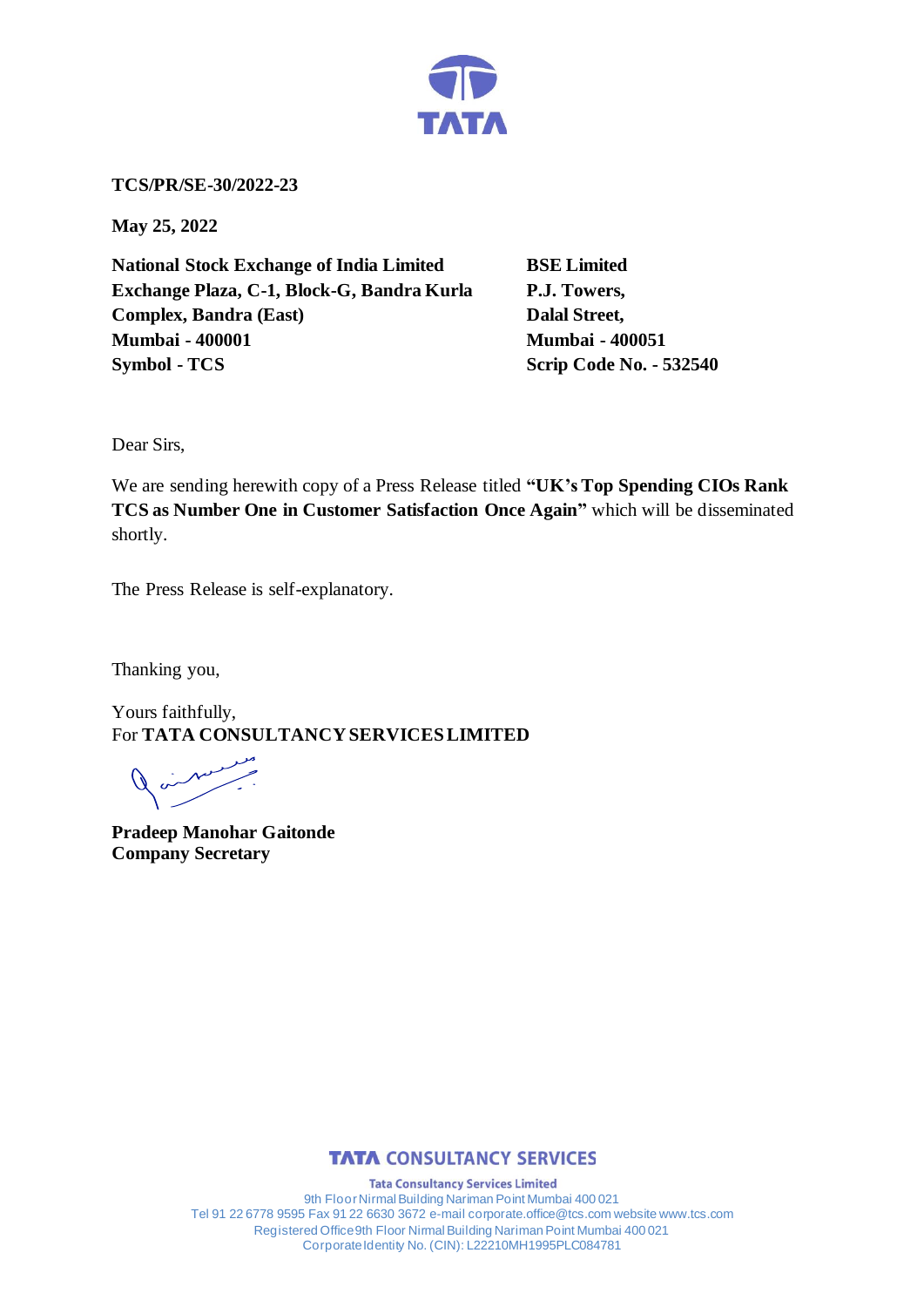

For immediate use Press Release

## **UK's Top Spending CIOs Rank TCS as Number One in Customer Satisfaction Once Again**

*Tata Consultancy Services Maintains Top Position for Seventh Yearin Whitelane's Annual Survey of Over 270 CIOs fromthe UK's Largest IT Spending Organisations*

**LONDON | MUMBAI, MAY 25, 2022:** [Tata Consultancy Services](https://www.tcs.com/) (TCS) (BSE: 532540, NSE: TCS), has been ranked number one in customer satisfaction in the UK, in an independent survey of CxOs from the largest IT spending organizations by [Whitelane Research](https://whitelane.com/).

The 2022 IT Sourcing Study is based on responses from over 270 CIOs and senior decision makers in the UK. TCS maintained its top position for the seventh time with an overall customer satisfaction score of **82%,** significantly higher than the industry average of 73%. TCS exceeded the industry average in the categories of transformative innovation, business understanding, security, contractual flexibility, and sustainability. In addition, TCS secured the number one ranking in service delivery quality as well as key IT domains – application development, maintenance and testing, and end-user services.

According to the Whitelane study, two-thirds of UK firms are planning to maintain or expand their relationships with IT service providers over the next two years, as they accelerate their digital and cloud transformation initiatives. TCS will continue to meet this demand with its portfolio of industry-leading digital services and solutions tailored to each client's unique business and technology context, to help them grow their businesses and thrive in an increasingly digital-first world.

*"Businesses in the UK are accelerating innovation for future growth and transformation. Our contextual knowledge, digital expertise and TCS Pace™, our proven framework for innovation at scale, have made us their preferred transformation partner,"* said **Amit Kapur, Country Head, TCS UK and Ireland***. "We are pleased to be ranked number one for customer satisfaction for the seventh time. TCS UK has always been laser-focused on helping clients achieve their business objectives and it is this customer-centricity has helped us gain market share and made us the #1 IT service provider in the UK."*

*"From this year's research, we can clearly see that not only does TCS excel in customer support and service delivery, but also in technical expertise and business strategy as well. It's fantastic to see that they have secured the coveted top spot as the UK's leading IT service provider for the seventh year,"* commented **Jef Loos, Head of Sourcing Research Europe, Whitelane Research***. "This result is testament to the company's successful track record of supporting British businesses with their technology transformation."*

TCS is the largest IT service provider by revenue in the UK and one of the largest IT employers with around 19,000 employees. The company grew in double digitsin the UK in FY 2022 and crossed £3 billion in revenue. It was also recognized as th[e number one](https://www.tcs.com/tcs-named-2022-global-top-employer) Top Employer in the United States, Europe, and Asia Pacific by the Top Employers Institute.

## **About Tata Consultancy Services**

Tata Consultancy Services is an IT services, consulting and business solutions organization that has been partnering with many of the world's largest businesses in their transformation journeys for over 50 years. TCS offers a consulting-led, cognitive powered, integrated portfolio of business, technology and engineering services and solutions. This is delivered through its unique Location Independent Agile™ delivery model, recognized as a benchmark of excellence in software development.

A part of the Tata group, India's largest multinational business group, TCS has over 592,000 of the world's